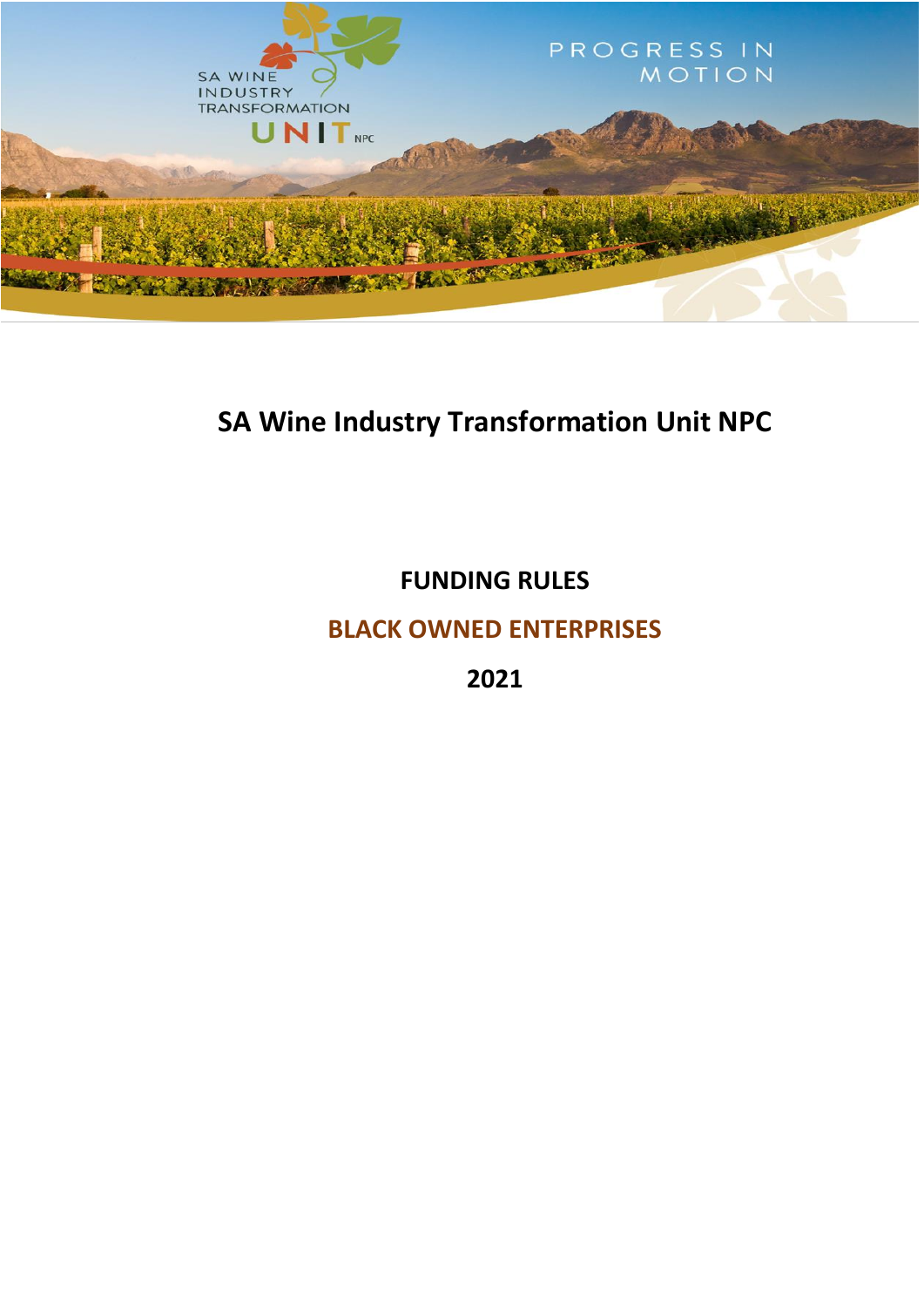# **SOUTH AFRICAN WINE INDUSTRY TRANSFORMATION UNIT NPC**

# **Funding Rules - 2021**

# **1. Introduction**

The Transformation Levy provides for grant-funding that aims to deliver benefits to the South African wine industry, by building the capacity of Level 1 and 2 Broad Based Black Economic Empowerment Contributor participants in the industry. The South African Wine Industry Transformation (SAWITU) aims to do this by meeting and exceeding performance on the 12 objectives stated in the SAWITU Memorandum of Incorporation while adhering in all its funding activities to the designated purpose and conditions spelt out in the Transformation Guidelines of the National Agricultural Marketing Council (NAMC) and to the principles of the Amended Agri-BEE Codes of 2017. These funding rules shall guide the application process for funding to be followed by applicants and SAWITU.

# **2. Purpose**

The Funding Rules are policies and procedures whose purpose is to guide SAWITU and applicants, inform wine industry stakeholders and to ensure that all applicants are processed **fairly, transparently and consistently**. They are designed to make SAWITU's processes efficient and cost-effective.

# **3. Legal Framework**

These Funding Rules and their implementation are subject to the law as enshrined in the following legislation:

- 3.1 Marketing of Agricultural Products Act No. 47 of 1996
- 3.2 Broad based Black Economic Empowerment (Act No. 53 of 2003, amended in Act 46 of 2013)
- 3.3 Amended Agri-BEE Sector Code of 2017
- 3.4 Employment Equity Act (Act No.55 of 1998, amended 2012)
- 3.5 Skills Development Act (Act No. 97 of 1998, amended 2012)
- 3.6 Western Cape Liquor Act No. 4 of 2008
- 3.7 Income Tax Act No.58 of 1962
- 3.8 Companies Act, No 71 of 2008
- 3.9 Trademarks Act, no 194 of 1993

#### **4. Application of the Funding Rules**

# **Please note that the funding available and approval are dependent on SAWITU Statutory levy application approval.**

4.1 The Funding Rules set out in this document are binding on all applicants and to the appraisal committee.

The board must ensure that all who act on behalf of SAWITU adhere to these Funding Rules.

- 4.2 These Funding Rules have been prepared in accordance with the NAMC Transformation Guidelines and are aligned to the MOI of SAWITU.
- 4.3 These Funding Rules apply to organisations and programmes funded through the Transformation Levy administered by SAWITU.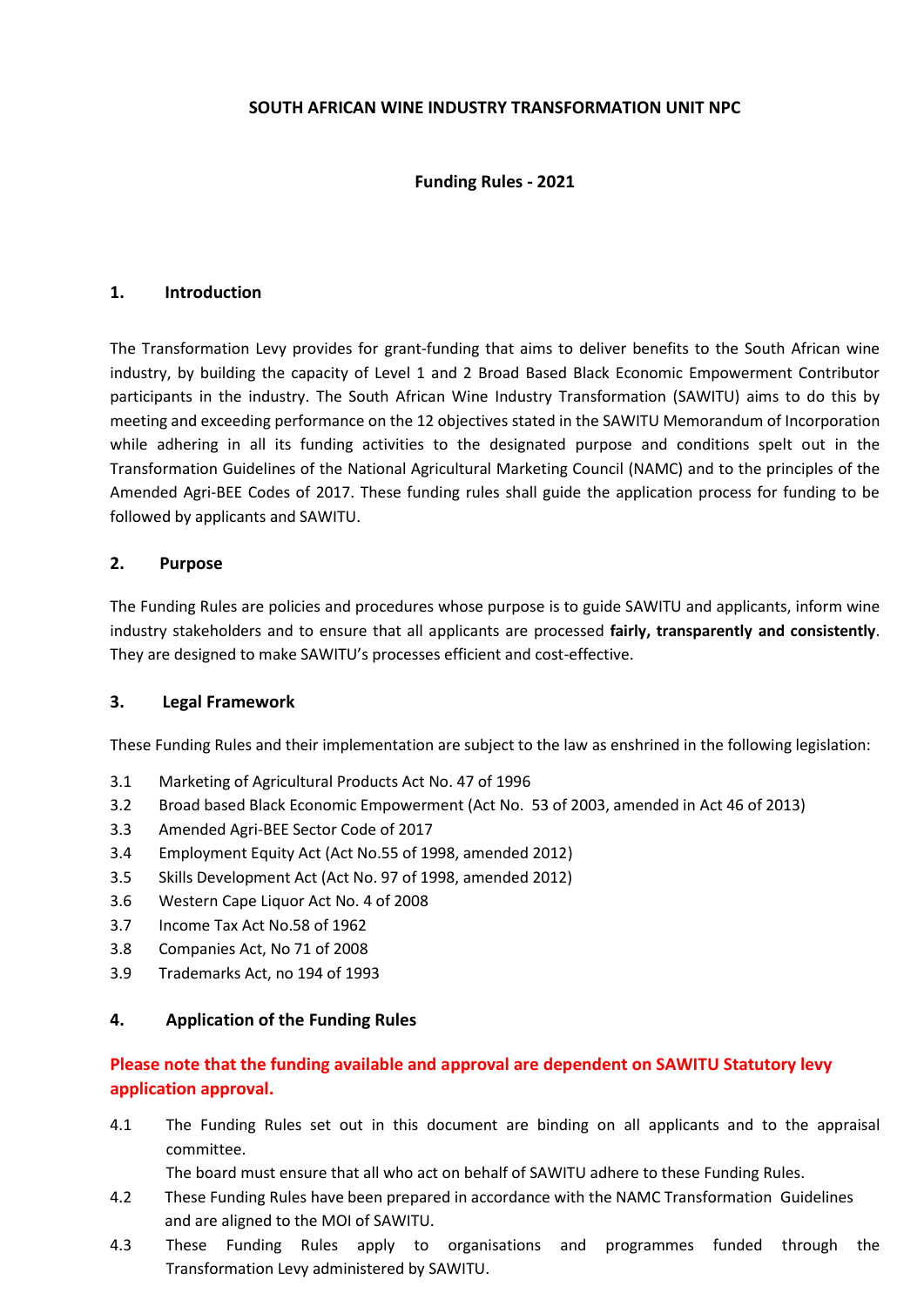

| SAWITU                     | Other factors to be considered by SAWITU when evaluating applications:                    |  |  |
|----------------------------|-------------------------------------------------------------------------------------------|--|--|
|                            | 1. Adherence to the funding rules and NAMC guidelines;                                    |  |  |
| Considerations (Other)     | 2. Alignment to SAWITU MOI;                                                               |  |  |
|                            | 3. Scalability e.g. potential of an enterprise to enlarge due to the investment;          |  |  |
|                            | 4. Job Creation.                                                                          |  |  |
|                            | 5. Increase business opportunities for black people                                       |  |  |
|                            | 6. Economic realities of the wine industry                                                |  |  |
|                            |                                                                                           |  |  |
| SAWITU                     | 1. Generate and promote equitable access and participation within the wine value          |  |  |
|                            | chain in and for the Wine Industry;                                                       |  |  |
| Objectives as per MOI (12) | Strengthen and accelerate the development of the operational and financial<br>2.          |  |  |
|                            | capacity of wine farms and businesses owned by Black People throughout the                |  |  |
|                            | value chain in and for the Wine Industry;                                                 |  |  |
|                            | Assist Black People with wine brands to acquire land for agricultural and marketing<br>3. |  |  |
|                            | purposes;                                                                                 |  |  |
|                            | Increase representation of Black People, with a specific focus on black women, at<br>4.   |  |  |
|                            | management levels in wine cellars, wine businesses and industry organisations             |  |  |
|                            | through industry programmes for human development in and for the Wine                     |  |  |
|                            | Industry;                                                                                 |  |  |
|                            | Promote wine companies owned by Black People and lobby support for the growth<br>5.       |  |  |
|                            | of these companies with Government Departments like the Department of Trade               |  |  |
|                            | and Industry, Department of Women, Youth & People with Disabilities etc.;                 |  |  |
|                            | Promote and market wine companies owned by Black People in selected<br>6.                 |  |  |
|                            | international markets directly and in collaboration with strategic partners               |  |  |
|                            |                                                                                           |  |  |
|                            | Promote ethical practices within its community of stakeholders (including workers)<br>7.  |  |  |
|                            | through the implementation of well integrated ethical trade programmes                    |  |  |
|                            | throughout the Wine Industry;                                                             |  |  |
|                            | Become proactively involved in the empowerment and upliftment of workers and<br>8.        |  |  |
|                            | communities comprising of Black People within the Wine Industry;                          |  |  |
|                            | Promote socially responsible consumption of the produce of the vine;<br>9.                |  |  |
|                            | 10. Assist in the facilitation of an all-inclusive compact for the Wine Industry;         |  |  |
|                            | 11. Implement and receive Levies as principal and or agent payable for purposes of the    |  |  |
|                            | above mentioned objectives                                                                |  |  |
|                            | 12. To carry out general administrative tasks and functions in the furtherance of its     |  |  |
|                            | objectives                                                                                |  |  |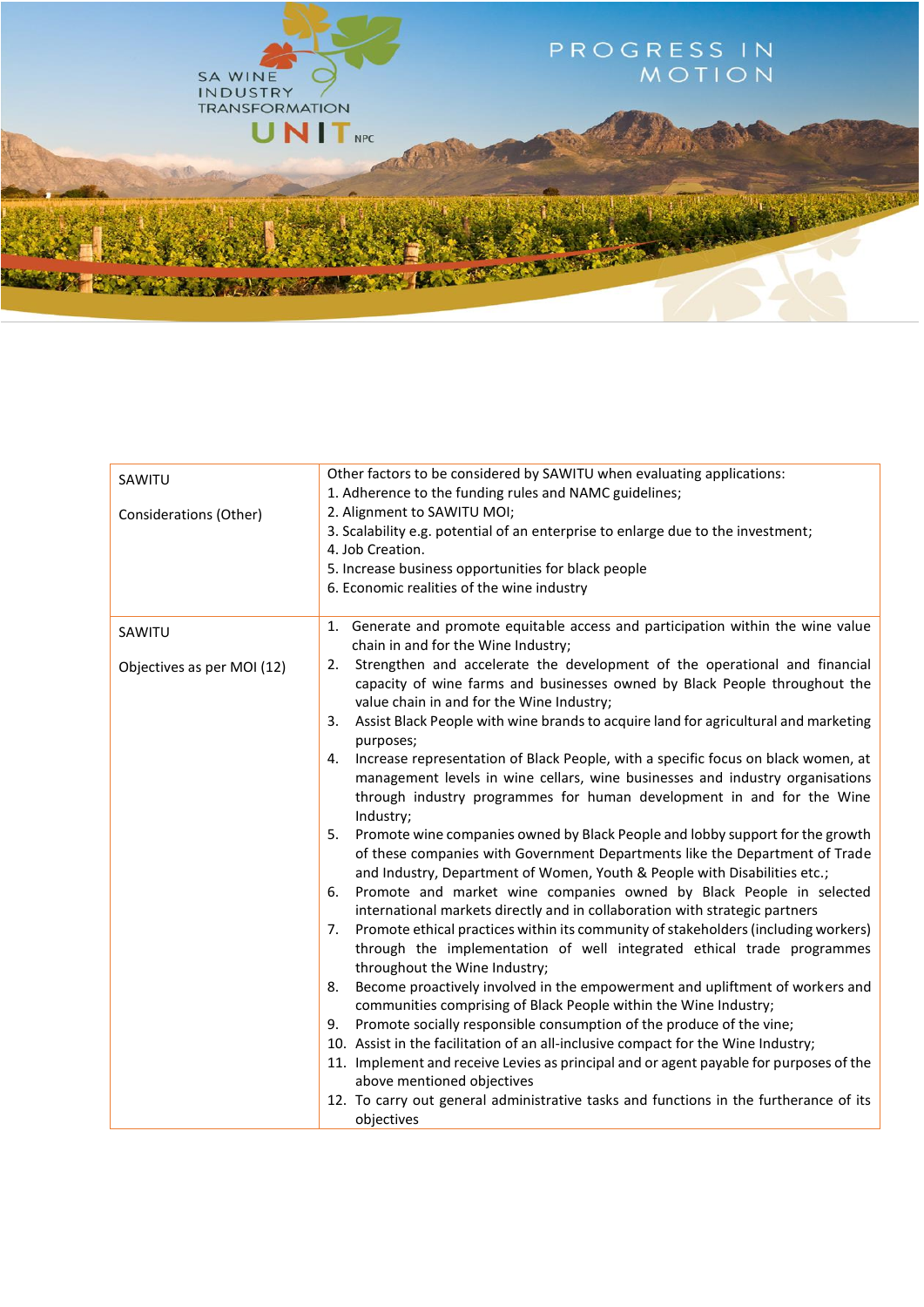# **5. Definitions**

N

| <b>DEFINITIONS</b>        |                                                                                                                                                                                                                                                                                                                                                                                                        |  |  |
|---------------------------|--------------------------------------------------------------------------------------------------------------------------------------------------------------------------------------------------------------------------------------------------------------------------------------------------------------------------------------------------------------------------------------------------------|--|--|
| Active Project            | An applicant that is receiving or has received funding according to the terms approved<br>by SAWITU, or an approved variation to the project's end date.                                                                                                                                                                                                                                               |  |  |
| Applicant                 | An eligible organisation which submits a business plan for grant funding or loan and<br>which will be accountable to SAWITU for the use of approved cash or funded capital<br>items purchased by SAWITU as requested in the business plan.                                                                                                                                                             |  |  |
| <b>Black people</b>       | Is a generic term which means African, Coloureds, SA Chinese and Indians<br>(a) who are citizens of the Republic of South Africa by birth or decent; or<br>(b) who became citizens of the Republic of South Africa by naturalisation -<br>(i) before 27 April 1994;<br>(ii) on or after 27 April 1994 and who would have been entitled to acquire citizenship<br>by naturalisation prior to that date. |  |  |
| <b>Business plan</b>      | A detailed plan for the development of an enterprise SAWITU for the provision of<br>funding or loan which is submitted in accordance with these Funding Rules.                                                                                                                                                                                                                                         |  |  |
| Conflict of Interest      | Any conflict of interest, any risk of a conflict of interest and any apparent conflict of<br>interest arising through a party engaging in any activity, participating in any association,<br>holding any membership or obtaining any interest that is likely to unduly benefit that<br>party directly or indirectly.                                                                                   |  |  |
| Consultant                | The provider of specialist advice, analysis, assistance, services or products to SAWITU<br>that is a B-BBEE Contributor level 1 or 2. If a provider of that level cannot be found<br>other service providers with a contributor level of no lower than level 4 may be used.                                                                                                                            |  |  |
| Eligible Organisation     | A >51% Black-owned South African registered business entity as specified in the<br>Transformation Guidelines. The said business must be active in the wine industry, must<br>not be involved in Fronting as defined in Section 130 of BBBEE Act 2013 and Statement<br>000. Members or beneficiaries must be South African Citizens.                                                                    |  |  |
| <b>Funding Agreement</b>  | The agreement entered into by SAWITU and an applicant when a business plan from<br>that organisation is approved for funding.                                                                                                                                                                                                                                                                          |  |  |
| Funding Offer/ Letter     | The terms and conditions attached to the funding approval for a business plan, as<br>specified in writing by an authorised SAWITU official.                                                                                                                                                                                                                                                            |  |  |
| <b>Funding Priorities</b> | Priority funding areas identified by the revised Agri-BEE Codes of 2017 and the<br>Transformation Guidelines of the NAMC.                                                                                                                                                                                                                                                                              |  |  |
| <b>Funding Rules</b>      | These rules, approved by SAWITU for disbursement of Levy funds.                                                                                                                                                                                                                                                                                                                                        |  |  |
| Industry Operational Band | The point in the value chain where the Eligible Organisation operates;<br>1. Wine Grape Production<br>2. Wine Production / Sales<br>3. Quality Assurance & Packaging<br>4. Distribution<br>5. Marketing<br>6. Consumer experience<br>7. Wine Tourism<br>8. Recycling, input suppliers e.g. dry goods merchants<br>9. Services or training for black people in order to enhance SAWITU's objectives     |  |  |
| Liquor Act                | Western Cape Liquor Act No. 4 of 2008 and National Liquor Act 59 of 2003                                                                                                                                                                                                                                                                                                                               |  |  |
| <b>MAP Act</b>            | The Marketing of Agricultural Products Act (Act No. 47 of 1996 as amended Act No. 59<br>of 1997).                                                                                                                                                                                                                                                                                                      |  |  |
| Minister                  | The Minister of the Department of Agriculture Land Reform and Rural Development<br>and Land Reform (DARDLR) who is responsible for the administration of the MAP Act.                                                                                                                                                                                                                                  |  |  |
| <b>NAMC</b>               | National Agricultural Marketing Council established by section 3 of the Marketing of<br>Agricultural Products Act (Act No. 47 of 1996 as amended Act No. 59 of 1997).                                                                                                                                                                                                                                  |  |  |
| Participant               | Any member or manager of an eligible organisation.                                                                                                                                                                                                                                                                                                                                                     |  |  |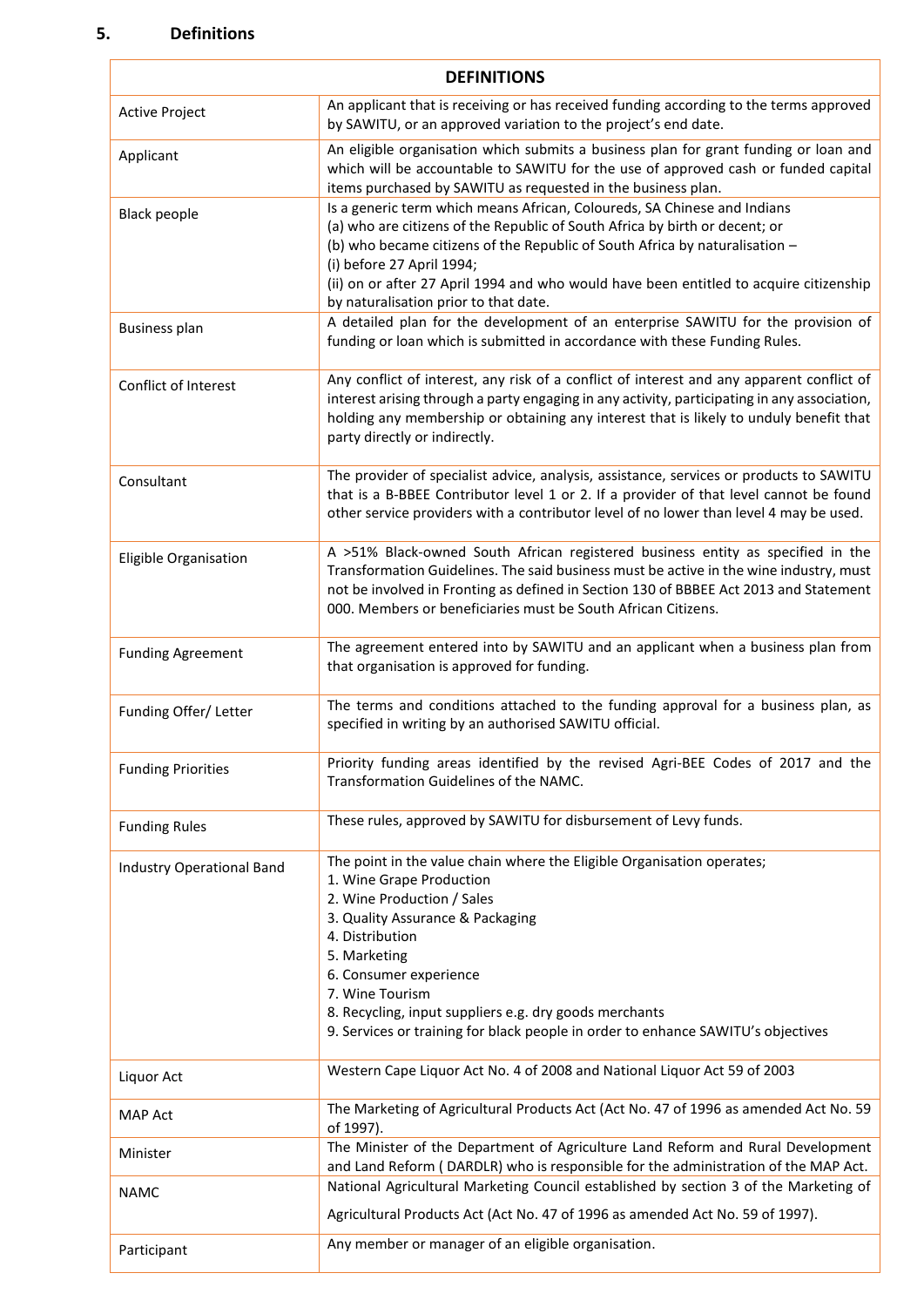

| Project                            | A business plan approved to receive funding from SAWITU.                                                                                                                                                                                                                                                                                                                                                                                                                                                                                                                                                                                                                                                                                                                                                                                                                                                                                                                                                                                                                                                                            |                  |  |
|------------------------------------|-------------------------------------------------------------------------------------------------------------------------------------------------------------------------------------------------------------------------------------------------------------------------------------------------------------------------------------------------------------------------------------------------------------------------------------------------------------------------------------------------------------------------------------------------------------------------------------------------------------------------------------------------------------------------------------------------------------------------------------------------------------------------------------------------------------------------------------------------------------------------------------------------------------------------------------------------------------------------------------------------------------------------------------------------------------------------------------------------------------------------------------|------------------|--|
| Project Leader                     | The participant in or of the applicant who is the first-named on a business plan                                                                                                                                                                                                                                                                                                                                                                                                                                                                                                                                                                                                                                                                                                                                                                                                                                                                                                                                                                                                                                                    |                  |  |
|                                    | represents the applicant and presents the funding application to SAWITU.                                                                                                                                                                                                                                                                                                                                                                                                                                                                                                                                                                                                                                                                                                                                                                                                                                                                                                                                                                                                                                                            |                  |  |
| <b>Appraisal Committee</b>         | An ad hoc committee consisting of credible persons independent of SAWITU, appointed<br>from industry & externally by SAWITU in consultation with relevant stakeholders to<br>assess applications for funding or loan.                                                                                                                                                                                                                                                                                                                                                                                                                                                                                                                                                                                                                                                                                                                                                                                                                                                                                                               |                  |  |
| Women-Owned Enterprise             | A business that is at least 51% owned by one or more women or in the case of any<br>publicly-owned business, at least 51% of the stock of which is owned by one or more<br>women and the management and daily business operations of which are controlled by<br>more women.                                                                                                                                                                                                                                                                                                                                                                                                                                                                                                                                                                                                                                                                                                                                                                                                                                                         |                  |  |
|                                    |                                                                                                                                                                                                                                                                                                                                                                                                                                                                                                                                                                                                                                                                                                                                                                                                                                                                                                                                                                                                                                                                                                                                     |                  |  |
| <b>NAMC Priorities highlighted</b> | <b>Pillar highlighted in 2018 NAMC Guidelines</b>                                                                                                                                                                                                                                                                                                                                                                                                                                                                                                                                                                                                                                                                                                                                                                                                                                                                                                                                                                                                                                                                                   | <b>Allocated</b> |  |
| in 2018 NAMC Guidelines            |                                                                                                                                                                                                                                                                                                                                                                                                                                                                                                                                                                                                                                                                                                                                                                                                                                                                                                                                                                                                                                                                                                                                     | proportion of    |  |
|                                    |                                                                                                                                                                                                                                                                                                                                                                                                                                                                                                                                                                                                                                                                                                                                                                                                                                                                                                                                                                                                                                                                                                                                     | total SAWITU     |  |
|                                    |                                                                                                                                                                                                                                                                                                                                                                                                                                                                                                                                                                                                                                                                                                                                                                                                                                                                                                                                                                                                                                                                                                                                     | budget           |  |
| <b>Enterprise Development</b>      | Fund agribusinesses of black-owned farms with the procurement<br>of production infrastructure, material and inputs.<br>. For field crops and horticultural products, the industry shall fund<br>with soil preparation services.<br>• For livestock, the industry shall fund the purchase of vaccination,<br>dosage programmes and veterinary services<br>• Fund the cost of accreditation, various legal and professional<br>services (such as Siza or HACCP).<br>• The industry shall assist farmers to access the market including<br>the facilitation of supply agreements or purchase contracts.<br>. The industry shall fund the development of business plans.<br>• The industry shall explore other funding alternatives to increase<br>the transformation budget (such as CASP, Jobs Fund and<br>others).<br>• Assist in ensuring that appropriate agricultural infrastructure,<br>machinery and equipment are in place and good condition (e.g.<br>Electricity and water, bio-security measures, etc.).<br>• The industry shall procure materials, inputs and services from<br>black-owned enterprises and agribusinesses. | 60%              |  |
| <b>Skills Development</b>          | . The industry shall fund training and mentoring farmers and other<br>production chain actors such as propagators, herders, processing<br>staff and marketers, machine and equipment users, mechanics<br>and supervisors to develop capabilities to better manage their<br>farm and agribusinesses.<br>" Training shall be provided by SETA- Accredited skills developers in<br>terms of revised AgriBEE Codes 2017                                                                                                                                                                                                                                                                                                                                                                                                                                                                                                                                                                                                                                                                                                                 | 18%              |  |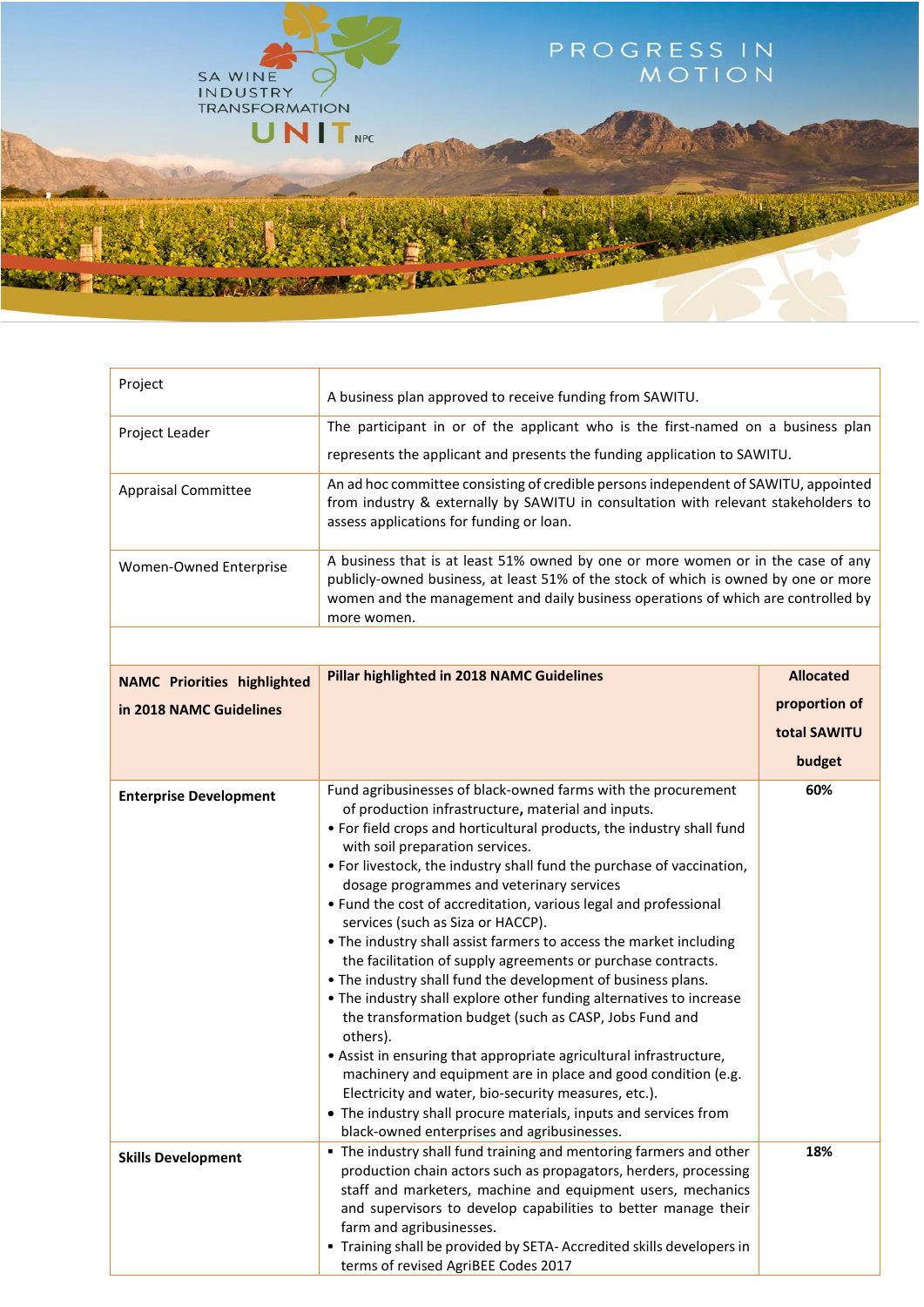|                                             | To ensure these capabilities in future to manage farm and<br>agribusinesses the industry shall fund bursaries for black people to<br>develop such capabilities.                               |     |
|---------------------------------------------|-----------------------------------------------------------------------------------------------------------------------------------------------------------------------------------------------|-----|
| <b>Management Control</b>                   | The industry shall fund the position of transformation manager.<br>Only appointments in this capacity of members of Black Designated<br>Groups that promote equity shall be funded.           | 17% |
| Ownership                                   | The SAWITU board may on a yearly basis and if budget allow to<br>allocate funds for ownership support that could be utilised as an<br>aid/leverage funds in acquiring land or infrastructure. |     |
| <b>Socio</b><br><b>Economic Development</b> | Industries are encouraged to do activities that contribute positively<br>to the quality of life of workers and their communities.                                                             | 5%  |

#### **6. Objectives**

The objectives of the NAMC Transformation Levy grant-funds are:

- 6.1 To deliver benefits to the South African Wine Industry by meeting and exceeding performance on the 12 Objectives stated in SAWITU MOI whilst aligning all activities to the National Agricultural Marketing Council Transformation Guidelines (2018).
- 6.2 To fund the wine enterprises owned by Black people and Black women to remove racial and gender barriers to their participation in the South African wine industry as owners and managers of their own land and production infrastructures.
- 6.3 To fund the wine enterprises owned by Black people and Black women for appropriate training in wine marketing, export, technical documentation and other for these entrepreneurs and their workers.
- 6.4 To support the inclusion of Black professionals in the wine industry at decision-making levels to enhance the inclusiveness of this industry.

#### **7. Funding Rules**

- 7.1 Every application for funding and all disbursements of funds shall be approved by resolution of the board of SAWITU. The board shall not delegate this function.
- 7.2 The Transformation Levy provides grant funding only to eligible organisations.
- 7.3 Funding will be awarded to each applicant on the basis of what it needs to develop to a sustainable level and in order to foster its potential to reach this level.
- 7.4 Applicants that produce, sell or distribute products of the vine and liquor shall have a current, valid liquor licence or a customs export licence in their own name before their applications can be considered.
- 7.5 SAWITU shall undertake periodic evaluations of the performance against and set out conditions of the active projects. Applicants are to afford SAWITU staff and its delegated contractors access to production and financial records for monitoring and impact assessments to be carried out regularly.
- 7.6 Applicants are required to provide said staff and contractor's access to vineyards and other projectrelated sites such as vineyards and water abstraction points.
- 7.7 Furthermore, access should be provided to third parties who might impact upon the sustainability of their businesses. The said third parties might be owners of adjacent land where servitudes are registered, water abstraction points, water users associations, grape purchasers, input suppliers,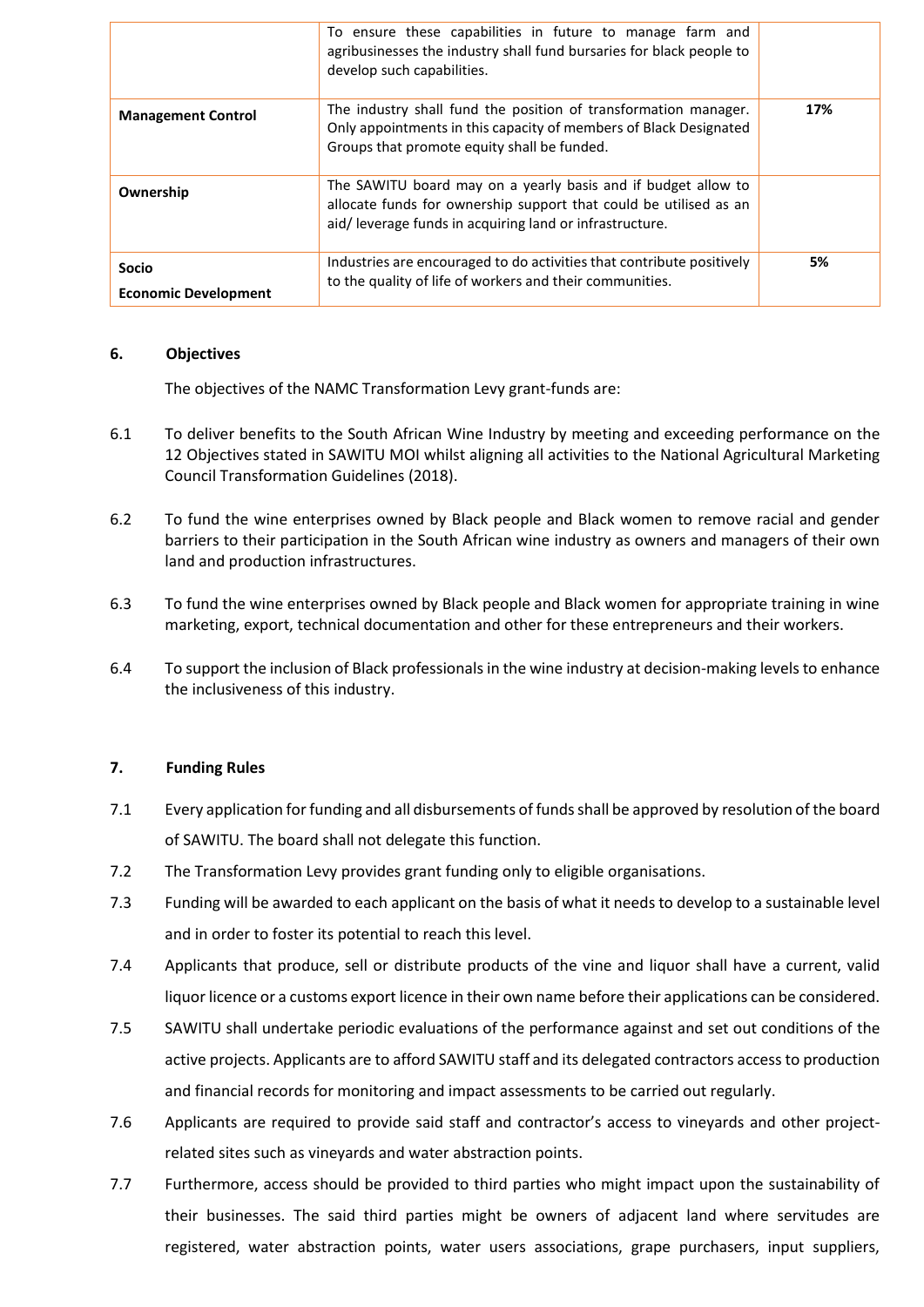

banking staff and providers of funding such as government agencies. SAWITU staff or consultants should be provided access to property.

- 7.8 Funding would be subject to approval process.
- **8. Eligible Organisations**
- 8.1 SAWITU shall only receive and consider proposals submitted by an eligible organization.
- 8.2 Every application for funding and all disbursement of funds shall be approved by the board of SAWITU alone.
- 8.3 Rules of application documentation;
- 8.3.1 **SAWITU shall provide a standard application form template** as approved by its directors to any applicant who may request such a form.
	- 8.3.1.1 No applicant shall be considered unless they complete the application form template with accompanying supporting documents.
	- 8.3.1.2 SAWITU will, from time to time communicate a request for applications.
	- 8.3.1.3 Deadlines and special requirements may be provided to applicants in such an event, and will require adherence to guidelines to render a fair process for all.
	- 8.3.1.4 The SAWITU Operations Manager shall communicate the outcome of said application within 10 days of the relevant SAWITU board sitting.
	- 8.3.1.5 Applications will be subjected to the guidance and deliberations of an adhoc appraisal committee before the said applications are considered by SAWITU.
- 8.3.2 **Applicants must be** level 1 or 2 or members of the designated groups and shall submit the following supporting documentation together with their business plan:

For private companies, all of the below documents must be supplied with applications. **No late submissions will be accepted**.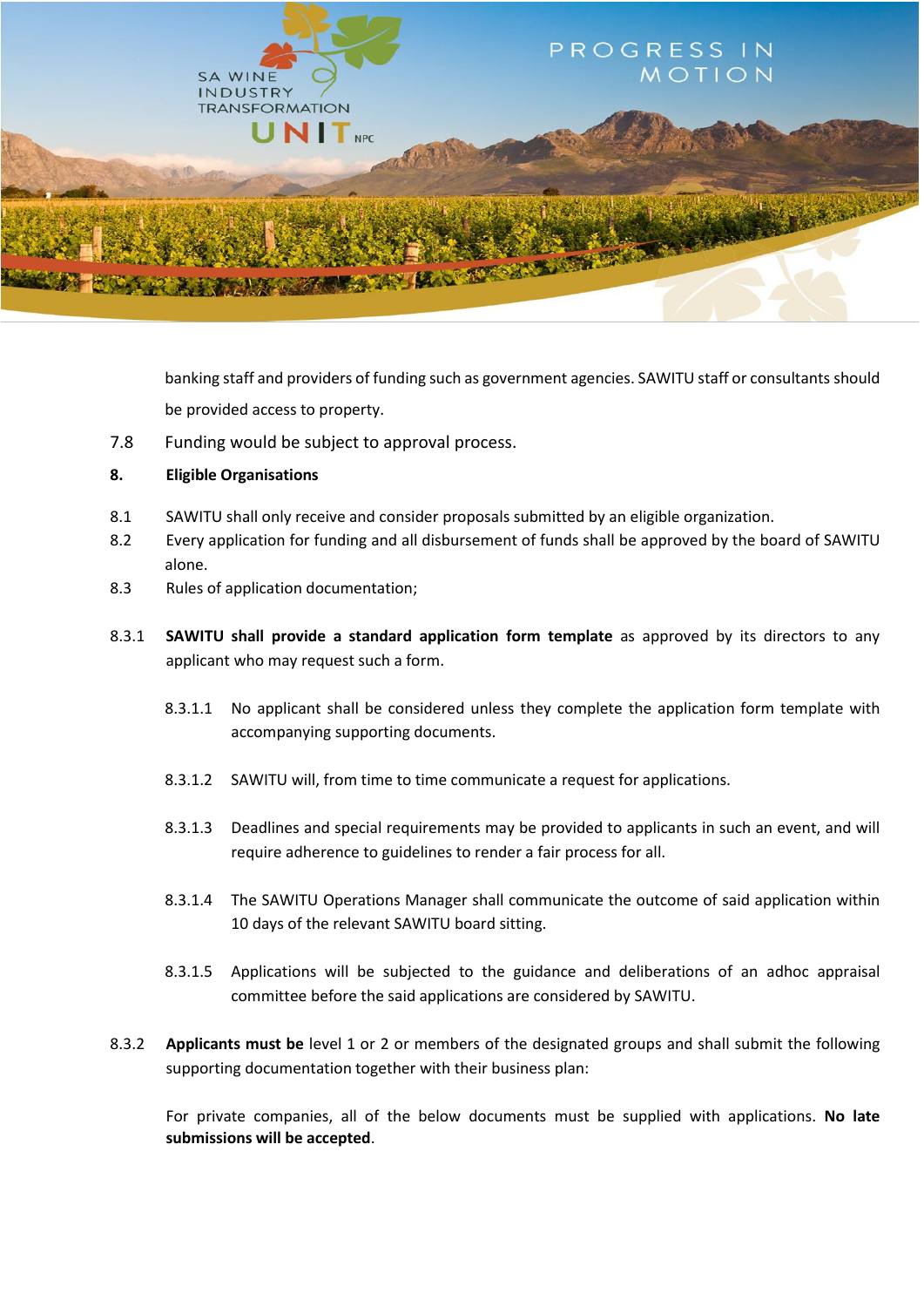# **Black Owned Enterprises (Wine and Brandy)**

- I. Latest Business plan
- II. SAWITU Application Checklist
- III. Certificate of Incorporation (or equivalent)
- IV. Share certificates and register (if applicable)
- V. Shareholders agreement (or equivalent revised company requirements)
- VI. Memorandum of Incorporation (or equivalent)
- VII. Certified Identity Documents of Directors (Individuals)
- VIII. Valid B-BBEE certificate or DTI approved Affidavit
	- IX. Evidence of registration with SAWIS
	- X. Evidence of registration with WOSA
	- XI. Evidence of registration with Vinpro membership
- XII. Valid Liquor Licence/ Proof of renewal or Customs Export Licence
- XIII. Valid Tax Clearance Certificate / Tax online number
- X1V. Signed 2021 Annual Financial Statements

# **For Trusts, Broad based ownership Schemes (BBOS) and Employee Ownership Schemes (ESOP) the following:**

- $\triangleright$  Latest business plan
- $\triangleright$  SAWITU Application Checklist
- $\triangleright$  Certificate of Incorporation
- $\triangleright$  Share certificates
- $\triangleright$  Shareholders agreements (or equivalent revised company requirements)
- $\triangleright$  Memorandum of Incorporation (or equivalent)
- Certified Identity Documents of trustees/ directors (Individuals)
- $\triangleright$  Valid B-BBEE certificate or DTI approved Affidavit
- $\triangleright$  Trust Deed/ or Scheme rules and names of Trustees
- $\triangleright$  List of beneficiaries of the trusts
- $\triangleright$  Evidence that the scheme can do business with any other entity and not only with the 'donor' or partner (arm's length relationship) or evidence of skills development and training for the entity to operate independently.
- $\triangleright$  Evidence of registration with SAWIS
- $\triangleright$  Evidence of registration with WOSA
- $\triangleright$  Evidence of registration with Vinpro membership
- Valid Liquor Licence/ Proof of renewal or Customs Export Licence
- $\triangleright$  Valid Tax Clearance Certificate/ Tax online number
- $\triangleright$  Signed 2021 Annual Financial Statements
- 8.3.4 If SAWITU considers that a proposal is incomplete, inaccurate or contains false or misleading information, SAWITU may at its absolute discretion decide not to consider it for funding.
- 8.3.5 Examples of misleading information;
	- $\triangleright$  making false claims in relation to the authorship of the business plan;
	- $\triangleright$  making false claims in relation to ownership of the applicant;
	- $\triangleright$  submitting false certifications;
	- $\triangleright$  making false claims about the eligibility of the applicant
	- $\triangleright$  failing to disclose to SAWITU the existence, and nature, of actual or potential
	- $\triangleright$  conflicts of interest of any of the parties involved in the proposal.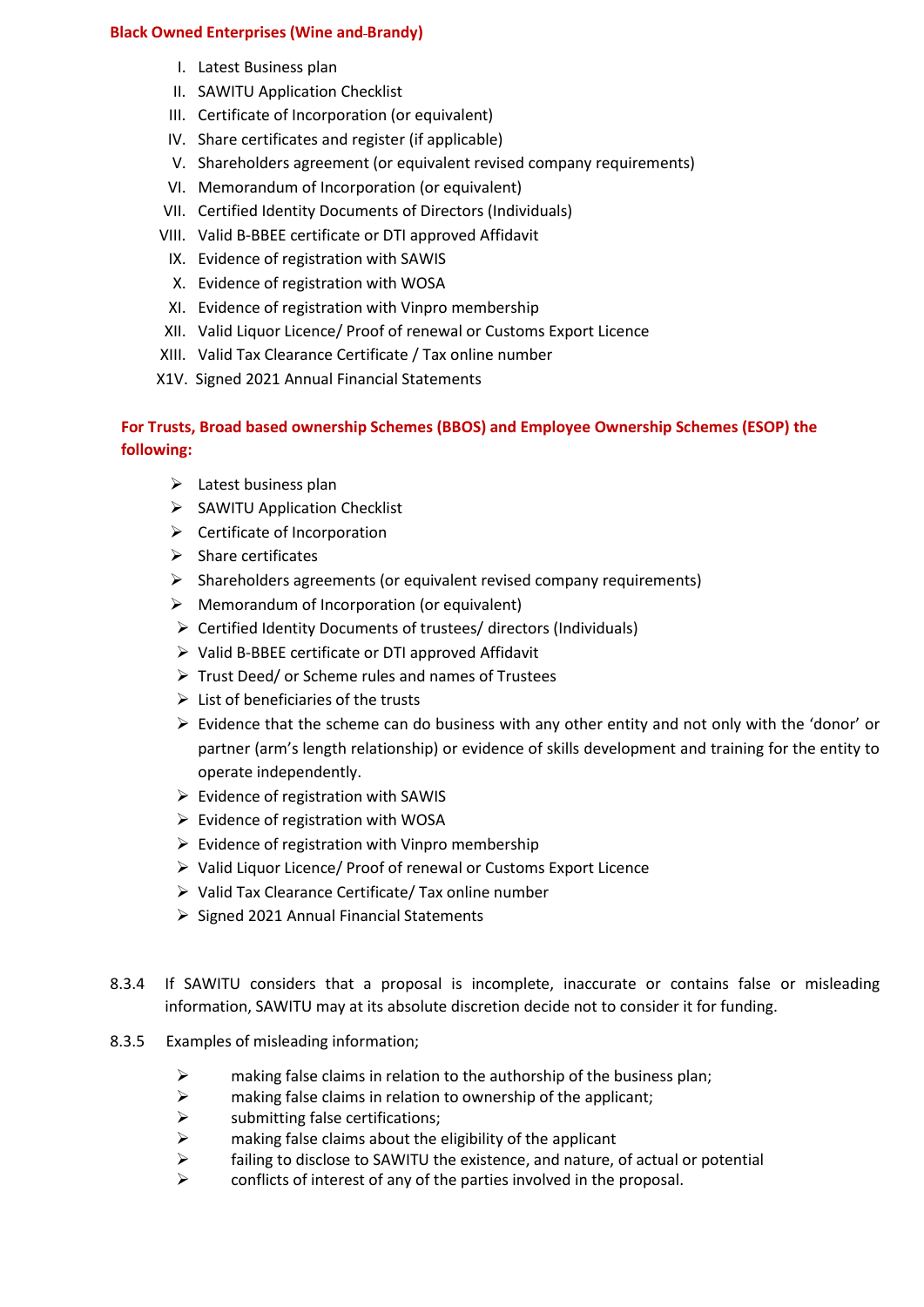

#### 8.4 **Payments and disbursements**

- 8.4.1 Should an application be successful, the following payment and disbursement rules will apply;
- 8.4.2 Only invoices made out in SAWITU's legal address will be acceptable;
- 8.4.3 Reimbursements to applicants for the incurred costs of pre-approved projects are allowed, provided said reimbursements are supported by invoices and are supported by the business plan.
- 8.4.4 SAWITU shall reserve the right to carry out its own procurement processes in consultation with the applicant.
- 8.4.5 Payments and disbursements of funds will commence as soon as the board approval is received as well as signed grant funding letters
- 8.4.6 Companies who have loans in arrears will not receive disbursements of funds until the loan is paid in full or paid up in terms of the agreement.
- 8.4.7Should it be discovered that an applicant has committed fraud or has represented information falsely, SAWITU reserves the right to take punitive legal action, to cancel any further funding, to request reimbursement for any funding paid to the applicant to date and never to accept another application from the said applicant and or refuse to accept applications for a period of up to 10 years.

#### **9. Submission time**

 SAWITU shall not consider applications that are not submitted within stated timeframes provided by SAWITU.

#### **10. Ad hoc funding**

- 10.1 Under certain circumstances SAWITU shall consider disbursing funds on ad hoc basis to applicants outside of the request submitted in the business plan for funding.
- 10.2 SAWITU shall make a budget allocation for the ad hoc funding of such items or exigencies.
- 10.3Ad hoc funding shall be subject to the same funding rules as those prescribed for other forms of SAWITU fund application.
- 10.4 An applicant must show proof that the ad hoc funding was not budgeted for in the business plan and is unforeseen spending.

#### **11. Eligibility Process**

- 11.1 SAWITU can determine whether a business plan or funding application meets the eligibility requirements in these Funding Rules at any stage during assessment of the business plan or application.
- 11.2 If a business plan or application is ineligible, SAWITU shall not approve the business plan or application for funding.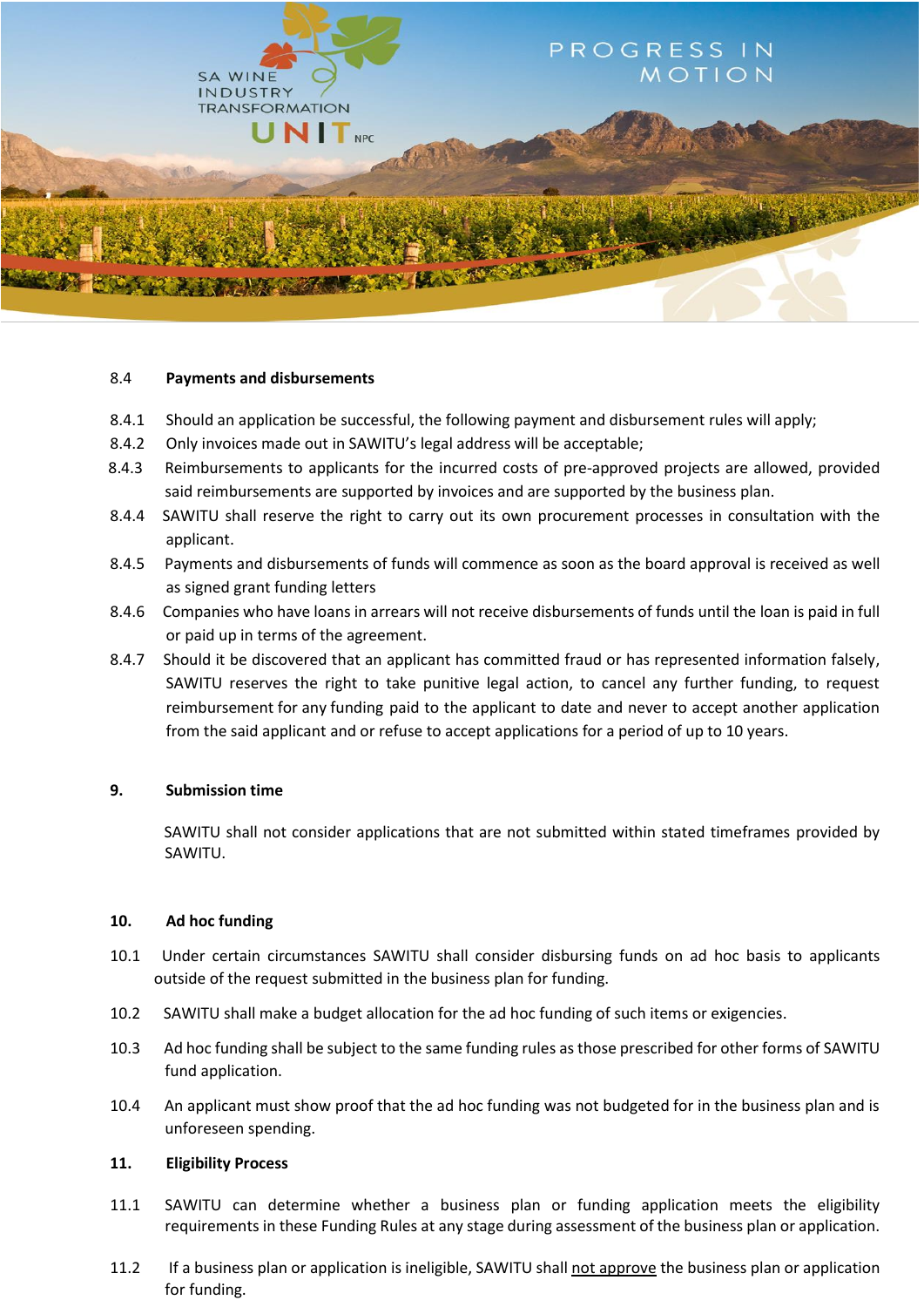#### **12. Activities Supported**

Only activities prescribed by the directives of the NAMC Transformation Guidelines that contribute to the achievement of SAWITU Objectives will be supported from the Transformation Levy funds

## **13. Business plans**

- 13.1 All details in the business plan or application must be current at the time of submission.
- 13.2 A comprehensive business plan may only be submitted once during the course of the same funding year.
- 13.3 SAWITU shall seek at all times to approve and disburse funds in a manner that will avoid distress to the applicant.

## **14. Export Councils**

Funding given can be used to provide the applicants contribution to export exhibitions organised by the Industry Export Council (WOSA), WESGRO, the Department of Trade and Industry (DTI) or the applicant, if so stated in the business plan.

## **15. Amendments to business plans**

- 15.1 Any amendments to business plans must be submitted to the relevant functionary of SAWITU by the closing date and time communicated to applicants.
- 15.2Additions, deletions and modifications will not be accepted after submission, unless invited by SAWITU.

#### **16. Assessment and Approval Process**

- 16.1 Proposals shall be assessed on the basis of their potential to contribute to achieving the objectives of the NAMC Transformation Guidelines (2018)
- 16.3 Personal presentations of business plans may be permitted for questions & answers where clarity is needed by the ad hoc appraisal committee.

#### **17. Recommendations and Offer of Funding**

- 17.1 On receiving recommendations from the ad hoc appraisal committee SAWITU shall approve or not approve proposals to be funded;
- 17.2 All applicants will be notified of the outcomes of their proposals, including proposals not recommended for funding.
- 17.3 Application outcomes, funding allocations and other relevant information about the successful proposals will be available on request by any directly affected group, provided such a request carries approval of the applicant.
- 17.4 All funding requested by the applicant and approved according to these rules shall be disbursed as a single payment or in tranches at the discretionary of SAWITU.
- 17.5 The applicant shall manage the funds according to the requirement of their business plan and grant funding letters.
- 17.6 The ad hoc appraisal committee shall advise the applicant on how to improve their application should they be unsuccessful.
- 17.7 The ad hoc appraisal committee shall advise SAWITU on which services, skills or support are required by the applicant to ensure that their proposal can be supported unless it cannot be supported for other reasons which are spelled out herein or in the NAMC Transformation Guidelines (2018).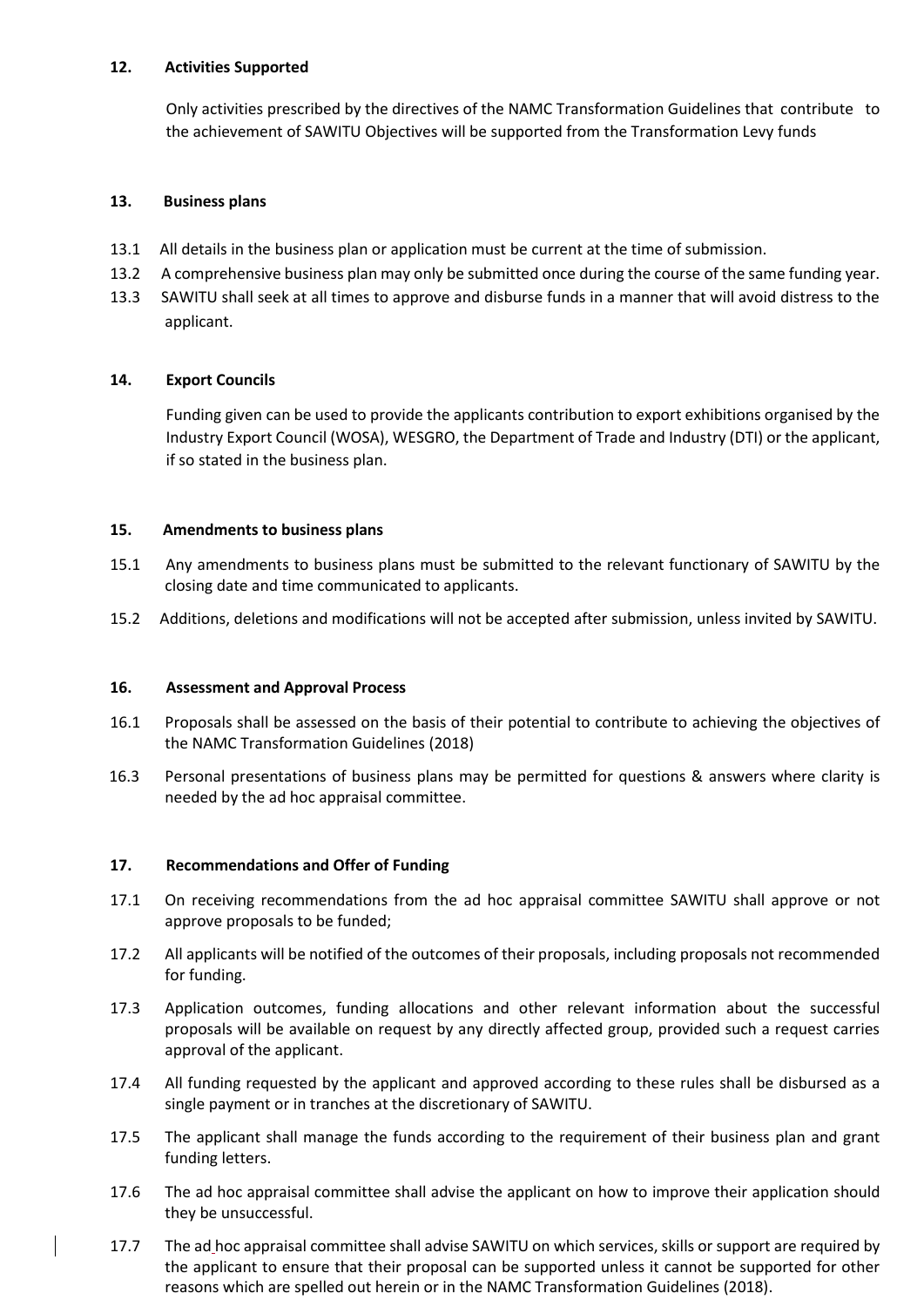

#### **18. Appeal**

- 18.1 Applicants are able to submit an appeal to the SAWITU board if they are not in agreement with the assessment of their business case.
- 18.2 In their written submission, appellants must identify the specific policy, legislation, funding rule, or procedure which they believe has been incorrectly applied.
- 18.3 In the event that no communication is available regarding an application, the applicant can request the SAWITU board to intervene, after which the applicant could escalate this to the NAMC.

#### **19. Final Report**

- 19.1 A final report must be submitted for the project, 12 months from the final SAWITU approved project end date.
- 19.2 The final report must address compliance with the conditions on which funding was granted.
- 19.3 If any reports are not submitted or are not satisfactory to SAWITU this will be noted against future proposals submitted by the applicant and all participants in the applicant's business plan.

#### **20. Confidentiality**

- 20.1 SAWITU will treat information contained in a proposal as confidential. However, SAWITU may disclose information contained in a proposal, or otherwise provided to SAWITU, to the extent that the information is:
	- $\div$  disclosed by SAWITU to its officers, employees or other third parties in order to assess, evaluate or verify the quality, accuracy or completeness of a proposal;
	- disclosed by SAWITU to its officers, employees or other third parties solely to comply with its obligations or exercise its rights;
	- disclosed by SAWITU personnel to third parties to enable effective tracking, monitoring, evaluation or auditing of the Transformation Levy sponsorship to SAWITU;
	- $\div$  disclosed by SAWITU to the Minister of DALRRD and its staff;
	- $\cdot$  authorised or required by law to be disclosed;
	- $\div$  available in the public domain